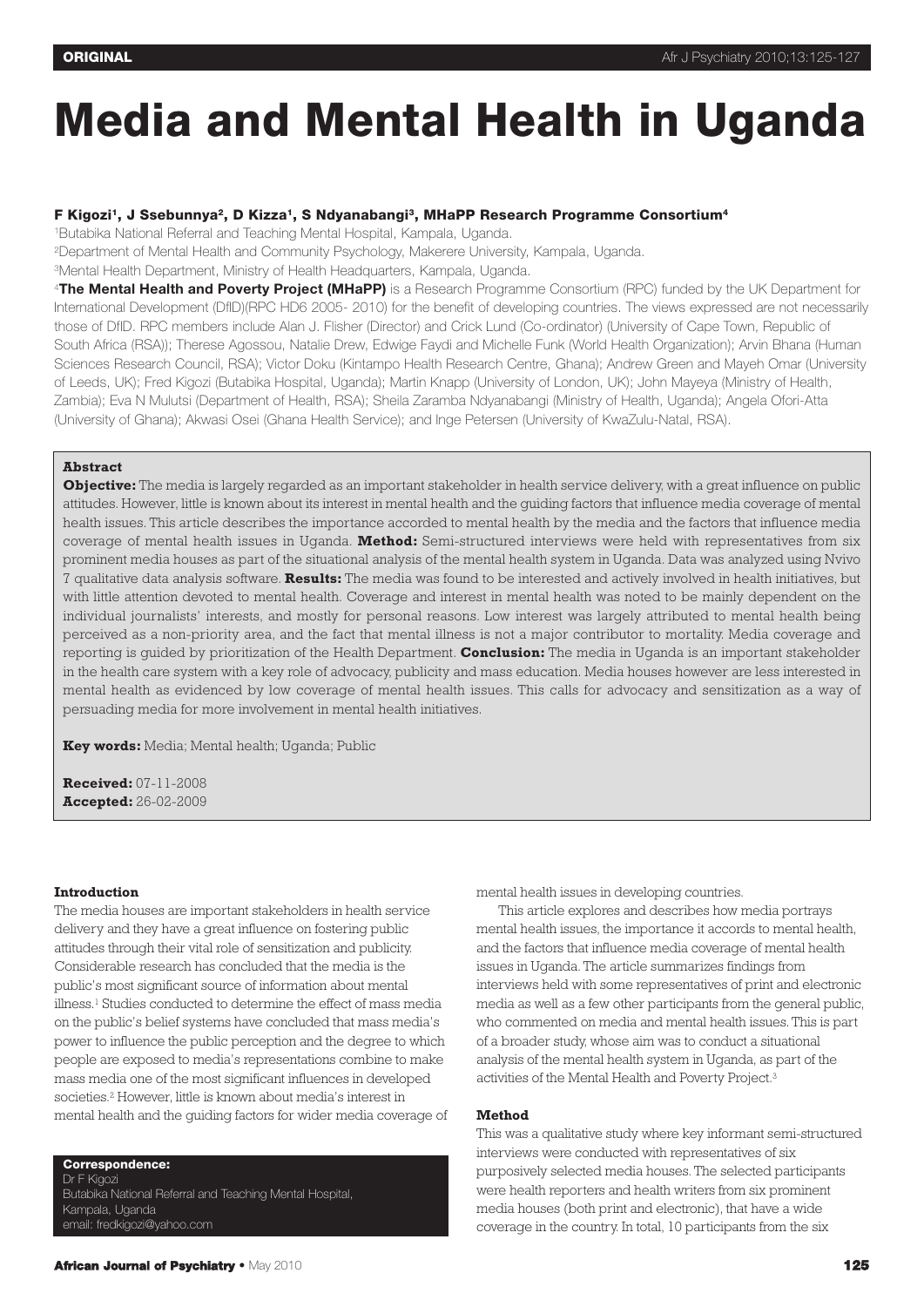media houses were interviewed, and they took part in these semistructured interviews individually. Three of the ten participants were women, and seven were men. Two of the participants(one female and one male) were senior editors of health news in the print media, the rest being health news reporters and writers. The 10 participants were part of a wide range of stakeholders who took part in the study. This article is thus based on the views of the participants from media houses as well as the few other participants who commented on media and mental health issues.

The interviews were conducted in English, transcribed verbatim, and coded. Data analysis was done by way of the Thematic analysis approach using NVIVO 7 qualitative data analysis software. A framework analysis approach<sup>4</sup> was adopted. By this approach, certain themes and sub-themes were agreed upon by the investigators at all the research sites, based on the objectives of the study. A single framework for analysis was thus developed, and specific views emerging from the interviews were added into the framework in the process.

#### **Results**

#### *Role and interest of media in mental health*

The participants generally agreed that the media is an important stakeholder that plays a key role in the health care system through publicity and mass education, linking the policy makers and the public. It also emerged that the media has a lot of influence on the public perception of issues and its active involvement could make a bigger impact in society. Some of the participants however noted that while the media is good at giving the public information and increasing people's awareness, it may not be very good at increasing their knowledge. This was attributed to the fact that fewer academics and health professionals readily avail the media with recent and reliable information on topical health issues, for public consumption, which was perceived to be a major challenge.

The findings indicated that the media in Uganda is generally interested in and is involved with health issues. However, more attention goes to those areas that are given higher priority by the Health Department or those that are more dramatic and having more events. The participants from the media affirmed that fewer members of the press have interest in mental health, and the overall interest of the media is less in mental health than general health. Some of the participants argued that fewer mental health professionals and users readily come up to involve the media; that they tend to be silent about mental health issues and the latest developments in mental health care.

## *Determining factors for media's interest*

It emerged that the magnitude of the health problem (whether of a global concern or not), the level of investment in monetary terms and the political attachment that may be associated with a particular health condition are key factors in determining the extent of media coverage. The prevalence and impact of mental health problems are believed to be enormous and mental illness is recognized as an important development concern. However, mental health does not get much attention because mental illness is not so sensational in terms of mortality and physical consequences, so as to attract much public attention. As regards health reporting, the media focuses on those conditions that are striking and appear more "exciting", especially those with high mortality rates. Features and articles on mental health therefore do not compete favourably as they are presumed to be less

appealing to the public; a point echoed by one of the context informants:

> *"…mental illness causes some sort of slow suffering that is not dramatic enough to capture the attention of people around the person.Now, because it lacks that drama, it doesn't capture media's attention"* (Health writer, Print media source 3)

Also preference is often given to articles that match the interests of the editors and managers of particular media channels. Interest in mental health is mainly by individual journalists, and mostly for personal reasons, which range from mere empathy to having loved ones with a mental illness.

> *"…Of course having relatives with such a problem inspired me to try to find out how that comes about and how it can be solved.That's how my interest comes about… to know more about mental health. Otherwise I grew up seeing people with mental complications all over the place"* (Health writer, Print media source 2)

### *Importance of mental health to media*

Wider media coverage of mental health issues is usually on commemorative occasions such as World Mental Health Day. The health conditions and related campaigns in which some influential people are involved apparently attract more attention in the public and are therefore more selling for the media. In Uganda, no influential persons such as cultural leaders, politicians or celebrities have publicly identified or associated themselves with mental health and mental illness unlike in other conditions such as HIV/AIDS or immunization campaigns.

Findings further affirmed that present day media is more liberal as regards what to publish or not, and driven by profit making. It shows more concern with issues that are more appealing to the public, so as to attract more sales:

> *"…at times the media gets biased.We want to write about issues that excite the people more…such as politics. Especially in our culture here, people enjoy reading about politics more than health"* (Health writer, Print media source 1)

*"…I don't think media takes a conscious approach to highlight the problems of the mentally sick people. It is not something that will help you sell a paper. It is not something that helps you generate revenue by way of advertising"* (Newspaper columnist, print media source 2)

A key weakness identified on the side of the media is that journalists and news editors in general have not yet developed the culture of making health news more appealing so as to compete with articles in other areas such as politics. It is certain that the style of packaging the information matters a lot. The way articles on health, including mental health are usually packaged results in only a few interested people reading the news. Participants from the print media argued that articles on health are often very long and written in a medical language. They considered this an ineffective approach, as the public tends to